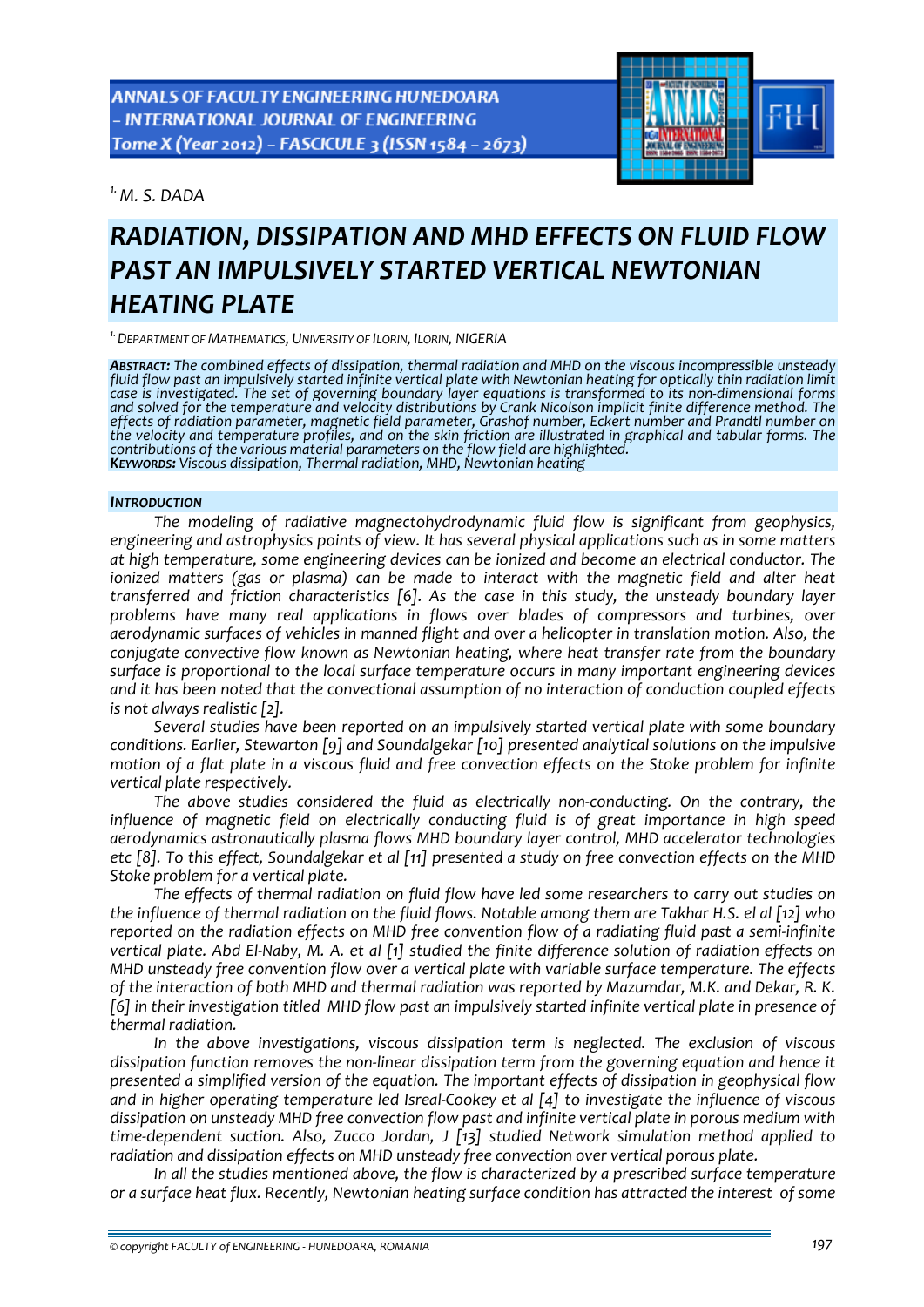*researchers because of its important applications in engineering devices [2]. Initial study on the newtonian heating surface was carried out by Merkin, J. H. [7] who studied natural convection boundary* laver flow on a vertical surface with Newtionian heating. Recently, Lesnic D et al [5] carried out their *investigations on the steady free convection boundary layer flow with Newtonian heating surface in porous media.* 

*On this note, unsteady free convection boundary layer flow past an impulsively started vertical surface with Newtonian heating was carried out using Laplace transform technique by R.C.Chaudhary,Preeti Jain [2]. The above study on unsteady free convection boundary layer flow past a vertical surface with Newtonian heating neglected radiative, dissipative and magnetic field parameters.*

*Hence, this paper investigates the effects of radiation, dissipation and magnetic field on the viscous incompressible fluid flow past an impulsively started vertical plate with Newtonian heating for an optically thin limit case.*

# *MATHEMATICAL FORMULATION*

*Consider the unsteady free convective flow of a radiating viscous incompressible and electrical* conducting fluid past an impulsively started infinite vertical plate with Newtonian heating. The  $\stackrel{\circ}{x}$  -axis is taken along the plate in the vertical upward direction and the  $\hat{{\mathsf{y}}}$  -axis is normal to the plate in the *direction of the applied magnetic field. Initially, the plate and the fluid assumed the same temperature* ^  $\hat{\tau}_x$  at the time  $\hat{t} \leq 0$ . At time  $\hat{t} > 0$ , the plate is given an impulsive motion in the vertical upward direction against gravitational field with a velocity  $\hat{U}_o$  . The rate of heat transfer from the surface is assumed to vary directly to the local surface temperature  $\hat{r}$  . As the plate is considered infinite in  $\hat{x}$  -direction, all the  $\mu$  is the computation of  $\mu$  and t only. Then, the fully developed flow of a radiating gas is *governed by the following set of equations under the usual Boussinesq's approximation:*

$$
\frac{\partial \overset{\circ}{\mathbf{U}}\overset{\circ}{\mathbf{U}}}{\partial \overset{\circ}{\mathbf{t}}} = \upsilon \frac{\partial^2 \overset{\circ}{\mathbf{U}}\overset{\circ}{\mathbf{U}}}{\partial \overset{\circ}{\mathbf{y}}^2} + g\beta (\overset{\circ}{\mathbf{T}} - \overset{\circ}{\mathbf{T}}_{\infty}) - \frac{\sigma \beta_o^2 \overset{\circ}{\mathbf{U}}}{\rho}
$$
\n(1)

$$
\rho C_p \frac{\partial \hat{\vec{r}}'}{\partial \hat{t}} = k \frac{\partial^2 \hat{\vec{r}}'}{\partial y^2} + \mu \left( \frac{\partial \hat{\vec{v}}'}{\partial \hat{y}} \right)^2 - \frac{\partial q_r}{\partial \hat{y}}
$$
(2)

*with the following initial and boundary conditions* 

$$
\hat{t} \leq 0, \quad \hat{U} = 0, \quad \hat{T} = \hat{T}_{\infty} \text{ for all } \hat{y}
$$
\n
$$
\hat{t} > 0, \quad \hat{U} = \hat{U}_0, \quad \frac{\partial \hat{T}}{\partial \hat{y}} = -\frac{h\hat{T}}{\kappa} \text{ at } \hat{y} = 0
$$
\n
$$
\hat{U} \to 0, \quad \hat{T} \to \hat{T}_{\infty} \text{ as } \hat{y} \to \infty.
$$
\n(3)

where  $\overset{\circ}{\mathsf{U}}$  is a velocity component in  $\overset{\circ}{x}$  -directions,  $\;$   $\rho\;$  is the density,  $g$  is the acceleration due to gravity,  $\hat{\tau}$ is the temperature of the fluid,  $c_p$  is the specific heat at constant pressure,  $\beta$  is the coefficient of *thermal expansion, κ is the thermal conductivity, qr is the radiative flux and σ is the electrical* conductivity. v is the kinematic viscosity,  $\mu$  is the viscosity of the fluid, h is the heat transfer coefficient *and B*<sup>0</sup> *is the strength of the magnetic field. The equation of continuity is identically satisfied.*

In the optically thin limit, the fluid does not absorb its own emitted radiation which implies that there is no self-absorption but rather the fluid absorbs radiation emitted by the boundaries. For non-grey gas *near equilibrium in the optically thin limit case, Cogly, Vincentine and Gillies [3] showed that*

$$
\frac{\partial q_r}{\partial y} = 4(\hat{T} - \hat{T}_{\infty})
$$
\n(4)

where  $I = \left[\kappa_{\lambda_{\alpha}}\right] \frac{dE_{b\lambda}}{\lambda}$  d $\lambda$ *dT*  $I = \int_{0}^{\infty} K_{\lambda u} \frac{d\theta}{dx}$ *w*  $\left[\frac{K_{\lambda_w}}{K_{\lambda_w}}\right]\frac{dC_{b\lambda}}{K_{\lambda_w}}$  $\overline{\phantom{a}}$ ⎠ ⎞  $\overline{a}$  $\mathsf I$  $=\int_0^\infty \!\!\! \kappa_{\lambda_{\sf w}}\!\left(\frac{d e_{\rm b\lambda}}{d\hat T}\right)_{\!\! {\sf w}} d\lambda$  ,  $\varkappa_{\lambda_{\sf w}}$  is the absorption coefficient,  $e_{\rm b\lambda}$  is the planck function and the subscript

*w indicates the values at the wall.*

*Introducing the following dimensionless quantities*

$$
U = \frac{\hat{U}}{\hat{U}_o}, \ t = \frac{\hat{t}\hat{U}_o^2}{V}, \ y = \frac{\hat{y}\hat{U}_o}{V}
$$
 (5)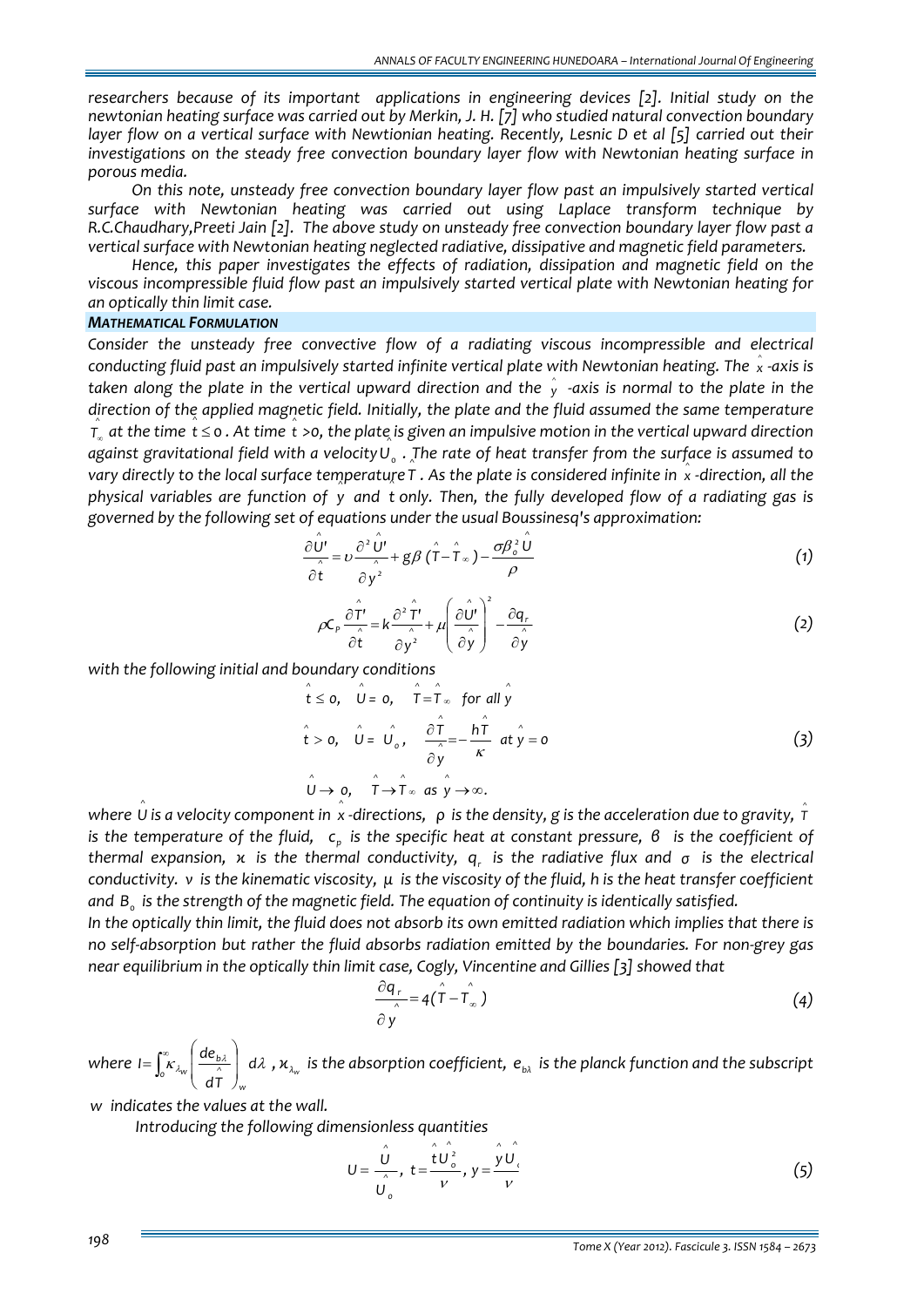*equations (1) and (2) respectively become*

$$
\frac{\partial U}{\partial i} = \frac{\partial^2 U}{\partial y^2} + G\Theta - MU \tag{6}
$$

$$
\frac{\partial \theta}{\partial i} = \frac{1}{\text{Pr}} \frac{\partial^2 \theta}{\partial y^2} + \text{Ec} \left(\frac{\partial U}{\partial y}\right)^2 \tag{7}
$$

*where*  $Pr = \frac{c_p \mu}{\kappa}$  is the Prandtl number,  $F = \frac{4l \nu}{\lambda}$  is the radiation parameter,  $M = \frac{V \sigma B_o^2}{\lambda}$  is the magnetic  $\rho U_o^2$  $F = \frac{4I}{1}$ ρ  $=\frac{4V}{\lambda}$  is the radiation parameter,  $M=\frac{V_{\text{OB}_c}}{\lambda}$ <br> $\rho U_o^2$ *2 0 U*  $M = \frac{V \sigma B}{A}$ ρ νσ = *is the magnetic*

*field parameter, ^ p ^ 2 0 c T U Ec* ∞  $=\frac{O_0}{\lambda}$  is the Eckert number,  $G=\frac{VSP}{\lambda}$ <br> $C_pT_\infty$ *^ U*  $G = \frac{v g \beta T_{\infty}}{\lambda}$  is the Grashof number and  $\theta = \frac{T - T_{\infty}}{\lambda}$ . *T T T ^ ^ ^* ∞  $\theta = \frac{T - T_{\alpha}}{4}$ 

*The initial and boundary conditions (3) in dimensionless forms become*

$$
t \le 0
$$
,  $U = 0$ ,  $\theta = 0$  for all y  
\n $t > 0$ ,  $U = 1$ ,  $\frac{\partial \theta}{\partial y} = (\theta + 1)$  at  $y = 0$   
\n $U \rightarrow 0$ ,  $\theta \rightarrow 0$  as  $y \rightarrow \infty$ . (8)

where velocity  $\hat{U_0}$  takes the form  $\hat{U_0} = \frac{hV}{K}$ 

*From the velocity field, the skin friction is given by* 

$$
\tau = \frac{\partial \hat{U}}{\partial y}\Big|_{y=0}
$$

*which, in view of equation (5), is expressed in dimensionless form as*

$$
\tau = \frac{\partial U}{\partial y}\big|_{y=0} \tag{9}
$$

# *NUMERICAL TECHNIQUE AND DISCUSSION*

*To solve the unsteady non‐linear coupled partial differential equations (6) and (7) under the initial and boundary conditions (8), an implicit finite difference method of Crank Nicolson type is used. This method converges fast and unconditionally stable [8].* 

*The finite difference equations corresponding to equations (7) and (8) are discretized using Nicolson method as follows:* 

$$
\frac{U_i^{n+1} - U_i^n}{\Delta t} = \frac{U_{i-1}^{n+1} - 2U_i^{n+1} + U_{i+1}^{n+1} + U_{i-1}^n - 2U_i^n + U_{i+1}^n}{2(\Delta y)^2} + G\left(\frac{\theta_i^{n+1} + \theta_i^n}{2}\right) + M\left(\frac{U_i^{n+1} + U_i^n}{2}\right)
$$
(10)

$$
\frac{\theta_i^{n+1} \theta_i^n}{\Delta t} = \frac{\theta_i^{n+1} \ 2\theta_i^{n+1} + \theta_{i+1}^{n+1} + \theta_i^n}{2Pr(\Delta y)^2} + E\left(\frac{U_{i+1}^n \ U_{i-1}^n}{2\Delta y}\right)^2 + F\left(\frac{\theta_i^{n+1} + \theta_i^n}{2}\right)
$$
(11)

*The initial and boundary conditions may be expressed as*

$$
U_i^0 = 0, \quad \theta_i^0 = 0 \quad \text{for all } i \text{ except for } i = 0
$$
\n
$$
U_0^{n+1} = 1, \quad \theta_0^{n+1} = \theta_2^{n+1} + 2\Delta y \theta_1^{n+1} + 2\Delta y \text{ for } i = 0, \quad U_{\text{max}}^{n+1} = 0 \tag{12}
$$

Also,  $U_{o}^{n} = 1$ ,  $\theta_{o}^{n} = \theta_{2}^{n} + 2\Delta y \theta_{1}^{n} + 2\Delta y$  for i=0,  $U_{max}^{n} = 0$ 

*where max corresponds to* ∞ *. Equations (10) and (11) may be written as follows:*

$$
-rU_{i-1}^{n+1} + (1+2r+k_1)U_i^{n+1} - rU_{i+1}^{n+1}
$$
  
=  $rU_{i-1}^n + (1-2r-k_1)U_i^n - rU_{i+1}^n - s$  (13)

$$
-10_{i-1} + (1-2i - n_1)0_i - 10_{i+1} = 3
$$
  
-
$$
-R\theta_{i-1}^{n+1} + (1+2R + F_1)\theta_i^{n+1} - R\theta_{i+1}^{n+1}
$$
 (14)

$$
=R\theta_{i-1}^n + (1-2R - F_1)\theta_i^n - R\theta_{i+1}^n + P(U_{i+1}^n - U_{i-1}^n)^2
$$

where  $r = \frac{\Delta t}{2(\Delta y)^2}$ ,  $k_1 = \frac{M\Delta t}{2}$ ,  $s = \frac{G\Delta t}{2}$ ,  $F_1 = \frac{F\Delta t}{2}$ ,  $P = \frac{rEc}{2}$ ,  $R = \frac{r}{Pr}$ .

*The subscript i=max is far outside the thermal and momentum boundary layers. The maximum of* y was arrived at after the initial investigations to ensure that the last two boundary conditions (8) are satisfied. Here the subscript i and superscript n denote the grid points along the y- and t-directions

*© copyright FACULTY of ENGINEERING ‐ HUNEDOARA, ROMANIA 199*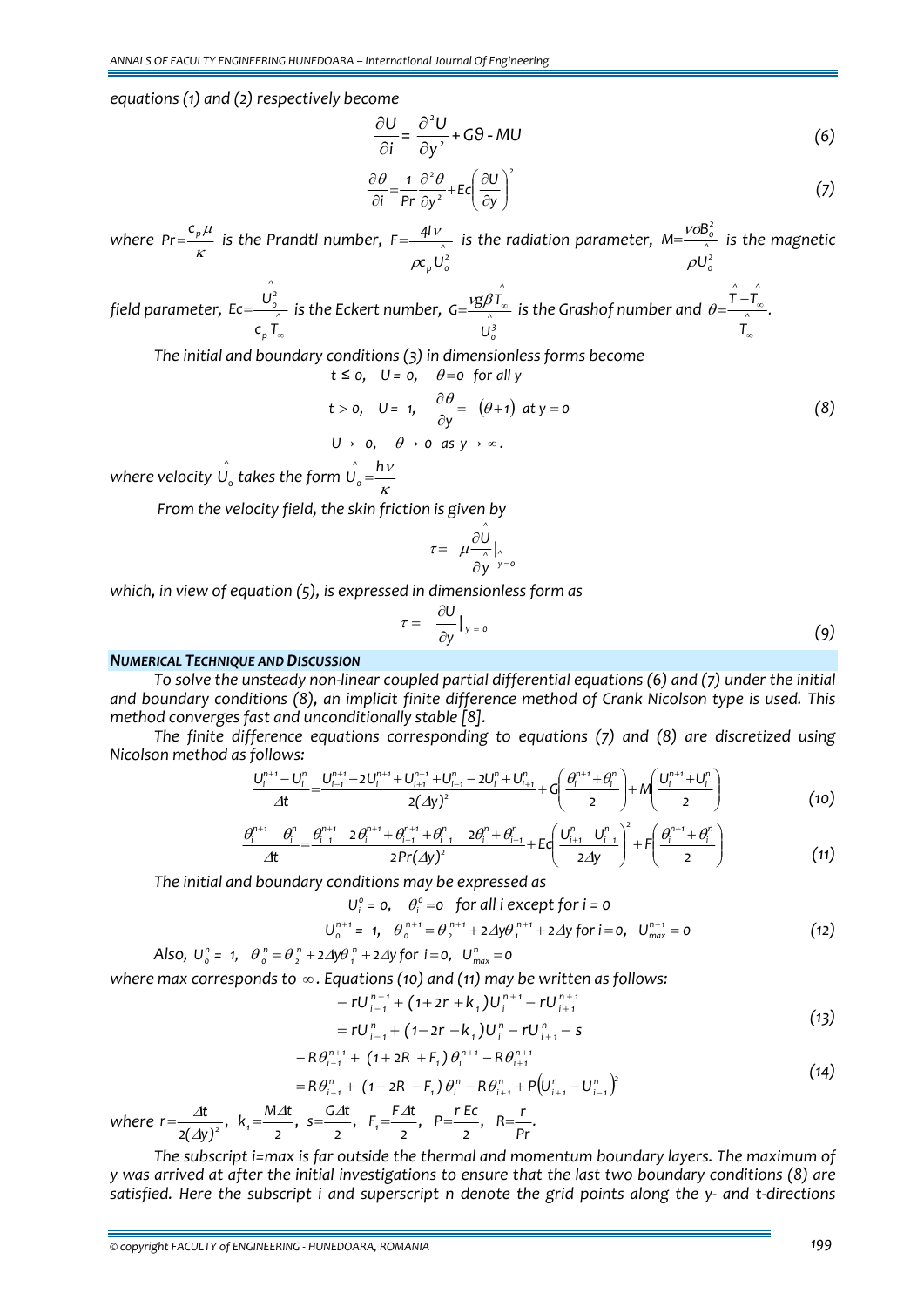respectively. The values of U and 9. are known at all grid points at t=0 from the initial conditions. The computation of U and  $\theta$ , at the  $(n+1)$ th time using the values at previous  $(n)$ th time are carried out as *follows:*

Having known, at all grid points, the values of  $\Theta$ , and U at time  $t_i = o$  from the initial conditions. the values of 9. at time  $t_1 = t_1 + \Delta t$  are calculated using the known values at previous time  $t = t_1$  as follows: The finite difference equation (14) forms a tri-diagonal system of equations where the values of 9. at every nodal point at time t, =t, + $\Delta t$  are determined using the known values at previous time t= t,. This tri-diagonal system of equations is solved using Thomas algorithm. Hence, the values of 9. at every nodal point at time  $t_1 + \Delta t$  are known. The known values of 9. at time  $t_1 + \Delta t$  and values of U and  $\theta$  at previous time t= t, are used in equation (13). Similarly, the values of U are computed at time t, = t, +  $\Delta t$ . *This procedure is followed until the values of U and θ*  . *are obtained for the required time.*

*The computation are carried out for different values of Prandtl number Pr, Eckert number Ec, Magnetic field parameter M, Radiation parameter F and Grashof number G in order to study the influences of these parameters on the fluid flow.* 

*The velocity distribution profiles with variation of Eckert number Ec and Grashof number G are shown in Figures 1 and 2 respectively. Other parameters are kept constant. It is observed that an increase in Eckert number causes the velocity to increase. Similarly, when the Grashof number is increased, the velocity of the fluid also increases. The viscous dissipation heat parameter which is often* neglected causes a rise in velocity of the fluid. The velocity near the wall rises rapidly and descends *gradually to zero as its distance from the plate increases.*





*Figure 1. The velocity distribution profiles with variation of Eckert number Ec at time t=0.6 and for fixed parameters Pr=0.71, F=1, G= 8 and M= 1*

*Figure 2. The velocity distribution profiles with variation of Grashof number G at time t=0.4 and for fixed parameters Pr=0.71, F=1, Ec= 0.1 and M= 1.*

*Figures 3 and 4 illustrate the thermal distribution profiles with variation of Eckert number Ec and* Grashof number G. A rapid drop in temperature is noticed in the fluid as one moves farer from the plate. *The viscous heat dissipative parameter Ec accelerates the temperature. Moreover, increasing Grashof G number causes a rise in the temperature of the fluid.* 





*Figure 3. The thermal distribution profiles with variation of Eckert number Ec at time t=0.6 and for fixed parameters Pr=0.71, F=1, G= 8 and M= 1*

*Figure 4. The thermal distribution profiles with variation of Grashof number G at time t=0.4 and for fixed parameters Pr=0.71, F=1, Ec= 0.1 and M= 1*

*In Figures 5, 6 and 7, the velocity distribution profiles for variation of radiation parameter F, magnetic fluid parameter M and Prandtl number Pr respectively are shown with all other parameters* kept constant, it can be seen that the velocity is reduced by increasing the value of magnetic field *parameter M, Radiation parameter F or Prandtl number Pr.*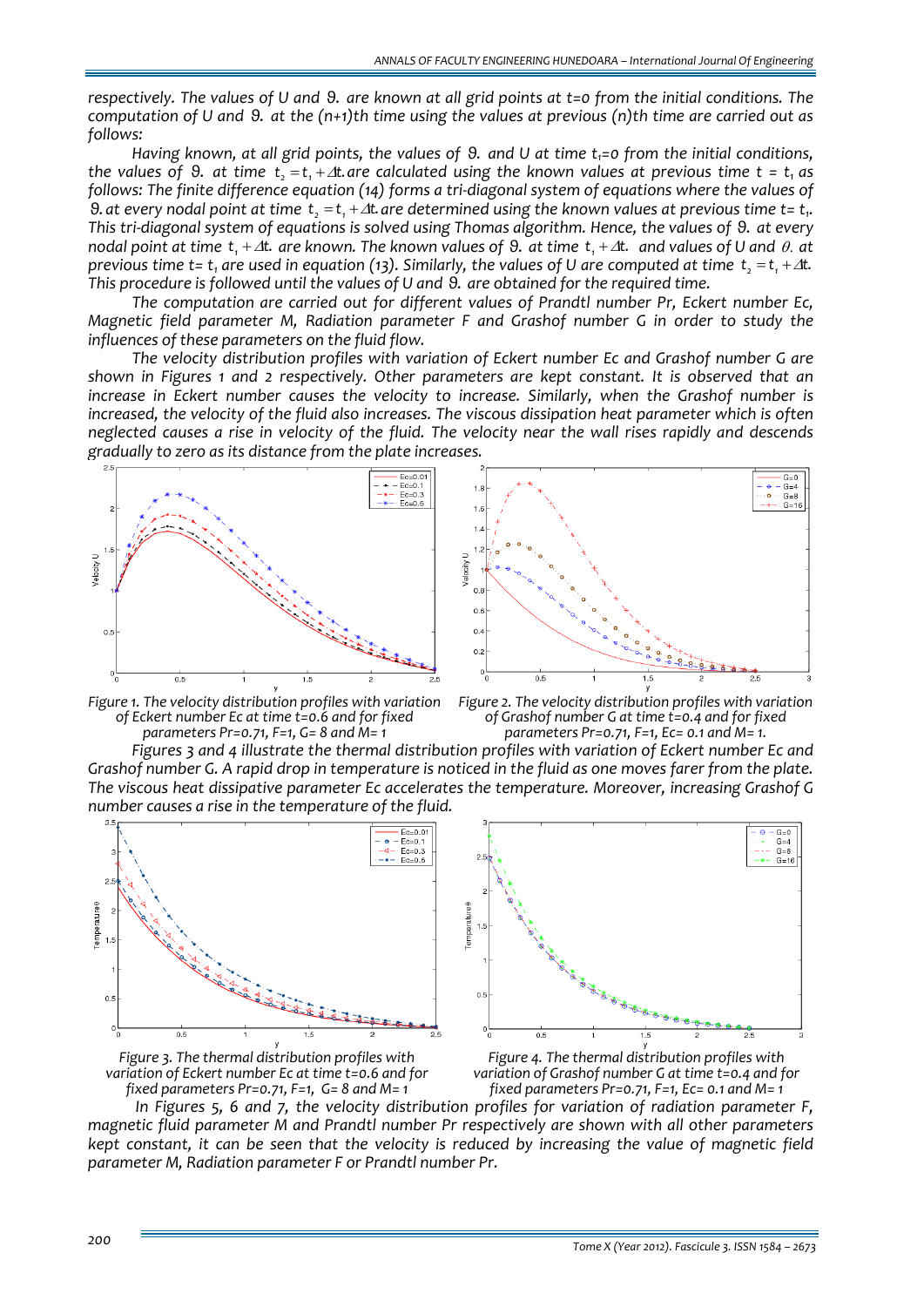

*Figure 5.The velocity distribution profiles with variation of radiation parameter F at time t=0.4 and for fixed parameters G= 4, Pr=0.71, Ec= 0.1 and M= 2*



*Figure 7. The velocity distribution profiles with variation of Prandtl number Pr at time t=0.4 and for fixed parameters G=4, F=1, Ec= 0.01 and M= 1*



*Figure 9. The thermal distribution profiles with variation of magnetic field parameter M at time t=0.8 and for fixed parameters Pr=0.71, F=1, Ec= 0.1 and G= 8*



*Figure 11. The velocity distribution profiles with variation of time for fixed parameters Pr=0.71, F=1, Ec= 0.1 and G= 8*



*Figure 6. The velocity distribution profiles with variation of magnetic field parameter M at time t=0.4 and for fixed parameters Pr=0.71, F=1, Ec= 0.1 and G= 8*



*Figure 8. The thermal distribution profiles with variation of radiation parameter F at time t=0.4 ad for fixed parameters G= 4, Pr=0.71, Ec= 0.1 and M= 2*



*Figure 10. The thermal distribution profiles with variation of Prandtl number Pr at time t=0.4 and for fixed parameters G=4, F=1, Ec= 0.01 and M= 1*



*Figure 12. The thermal distribution profiles with variation of time for fixed parameters Pr=0.71, F=1, Ec= 0.1 and G= <sup>8</sup>*